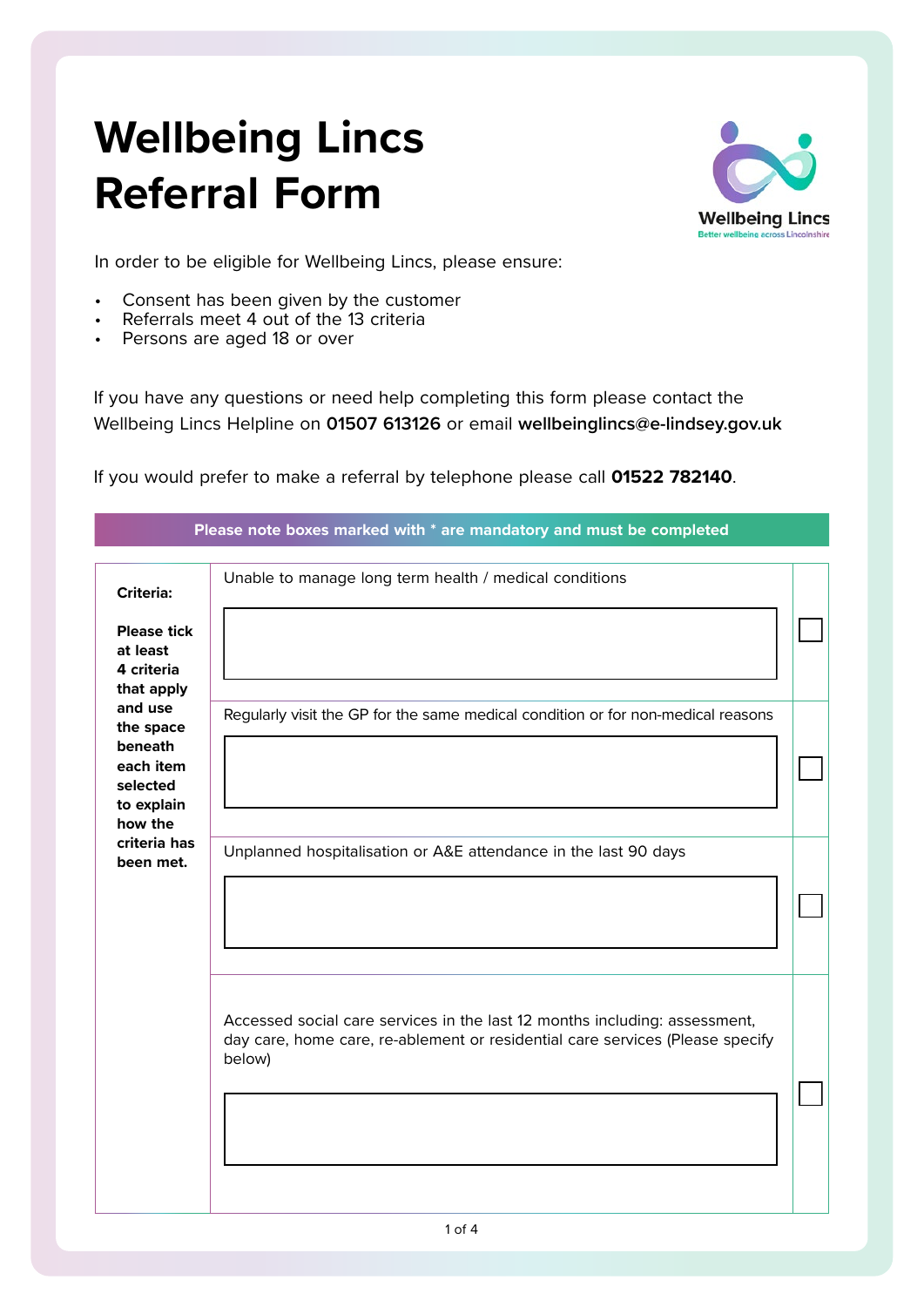Bereavement (spouse / partner) or divorce in the past 12 months

Had a fall in the past three months, either at home or away from the home

Unable to manoeuvre around the home safely

Lacks social support and/or interaction with family, friends or carers, or feels isolated

Feel stressed, depressed or anxious

Unable to sustain work, education, training or volunteering (If applicable)

Unable to manage money or in considerable debt

Poor lifestyle management and behaviours which impact on overall health and wellbeing (i.e. smoking, unhealthy eating etc)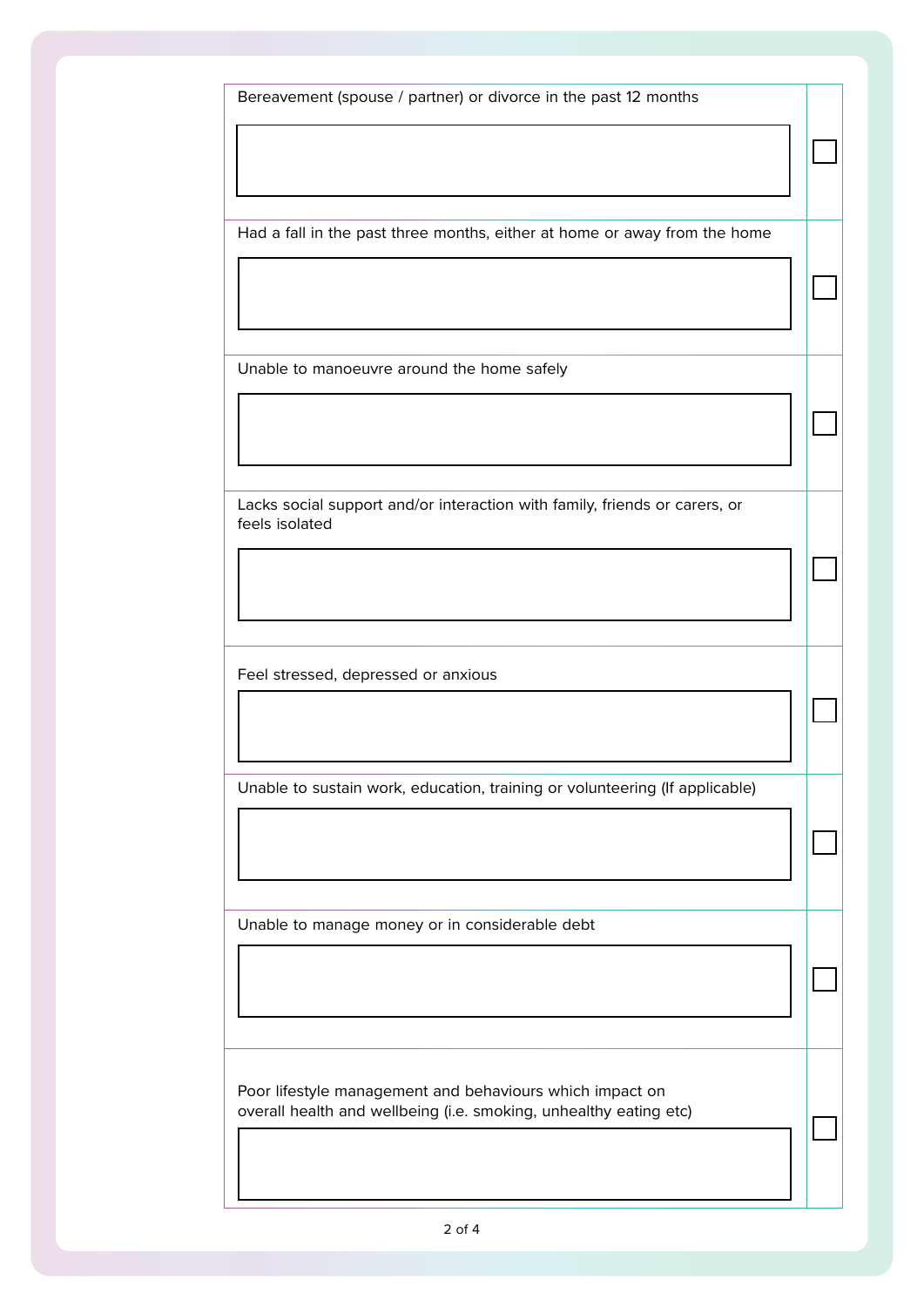Aged over 65 years old

## **Reason for Referral:**

 $\overline{a}$ 

It is **mandatory** to provide as much detail as possible as to why you are referring the customer to Wellbeing Lincs:

Please specify the particular requirements that will help to improve the customer's health and wellbeing. For example;

- Improving mobility inside and outside of the home
- Participation in community and reconnecting socially to reduce feelings of loneliness/isolation
- Simple home adaptations/aids to support functional ability (Please make the customer aware that there may be a charge for these)
- Help with priority debts, utilities and money management and income maximization

## **\*Consent:**

Has the person being referred given consent (verbal or written) for their information to be shared with Wellbeing Lincs for the purpose of providing Wellbeing Lincs Services?:

| -- |  |
|----|--|
|    |  |
|    |  |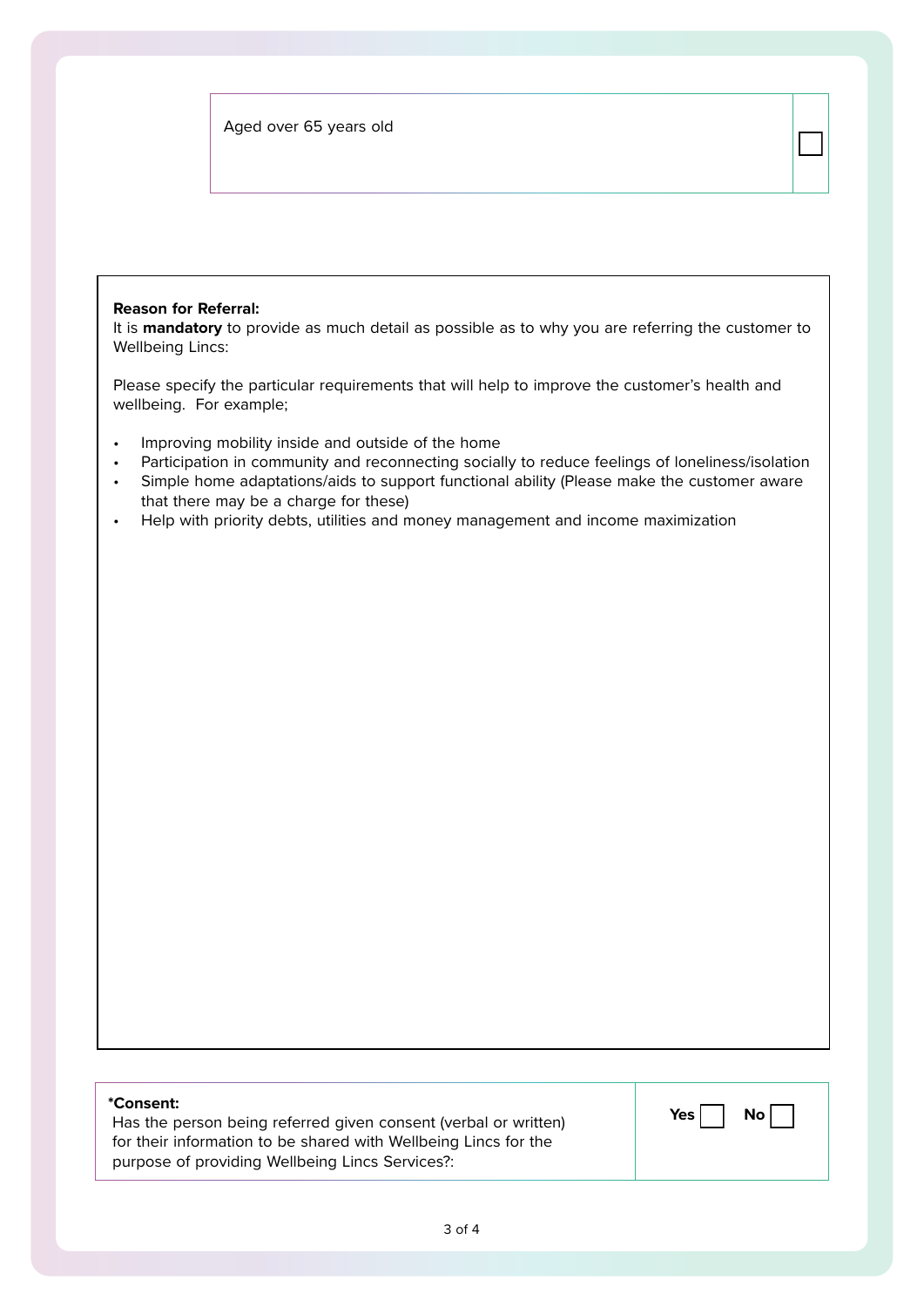| *Customer Title:                                                                                                                 |                                        |  |  |  |  |
|----------------------------------------------------------------------------------------------------------------------------------|----------------------------------------|--|--|--|--|
|                                                                                                                                  | Miss <sup>1</sup><br>Ms<br>Mrs  <br>Mr |  |  |  |  |
|                                                                                                                                  | Other (Please state details)           |  |  |  |  |
| *Customer Name:                                                                                                                  |                                        |  |  |  |  |
| (Include any former names):                                                                                                      |                                        |  |  |  |  |
| *Customer Address                                                                                                                |                                        |  |  |  |  |
| Address Line 1:                                                                                                                  |                                        |  |  |  |  |
| Address Line 2:                                                                                                                  |                                        |  |  |  |  |
| Address Line 3:                                                                                                                  |                                        |  |  |  |  |
| Postcode:                                                                                                                        |                                        |  |  |  |  |
| *Customer Telephone                                                                                                              |                                        |  |  |  |  |
| Landline:                                                                                                                        |                                        |  |  |  |  |
| Mobile:                                                                                                                          |                                        |  |  |  |  |
| *Customer Date of Birth:                                                                                                         |                                        |  |  |  |  |
| We will be contacting the customer via telephone, please indicate in the space below any<br>specific communication requirements: |                                        |  |  |  |  |
|                                                                                                                                  |                                        |  |  |  |  |
|                                                                                                                                  |                                        |  |  |  |  |
|                                                                                                                                  |                                        |  |  |  |  |
|                                                                                                                                  |                                        |  |  |  |  |
|                                                                                                                                  |                                        |  |  |  |  |
|                                                                                                                                  |                                        |  |  |  |  |
|                                                                                                                                  |                                        |  |  |  |  |
|                                                                                                                                  |                                        |  |  |  |  |
|                                                                                                                                  |                                        |  |  |  |  |
|                                                                                                                                  |                                        |  |  |  |  |
|                                                                                                                                  |                                        |  |  |  |  |